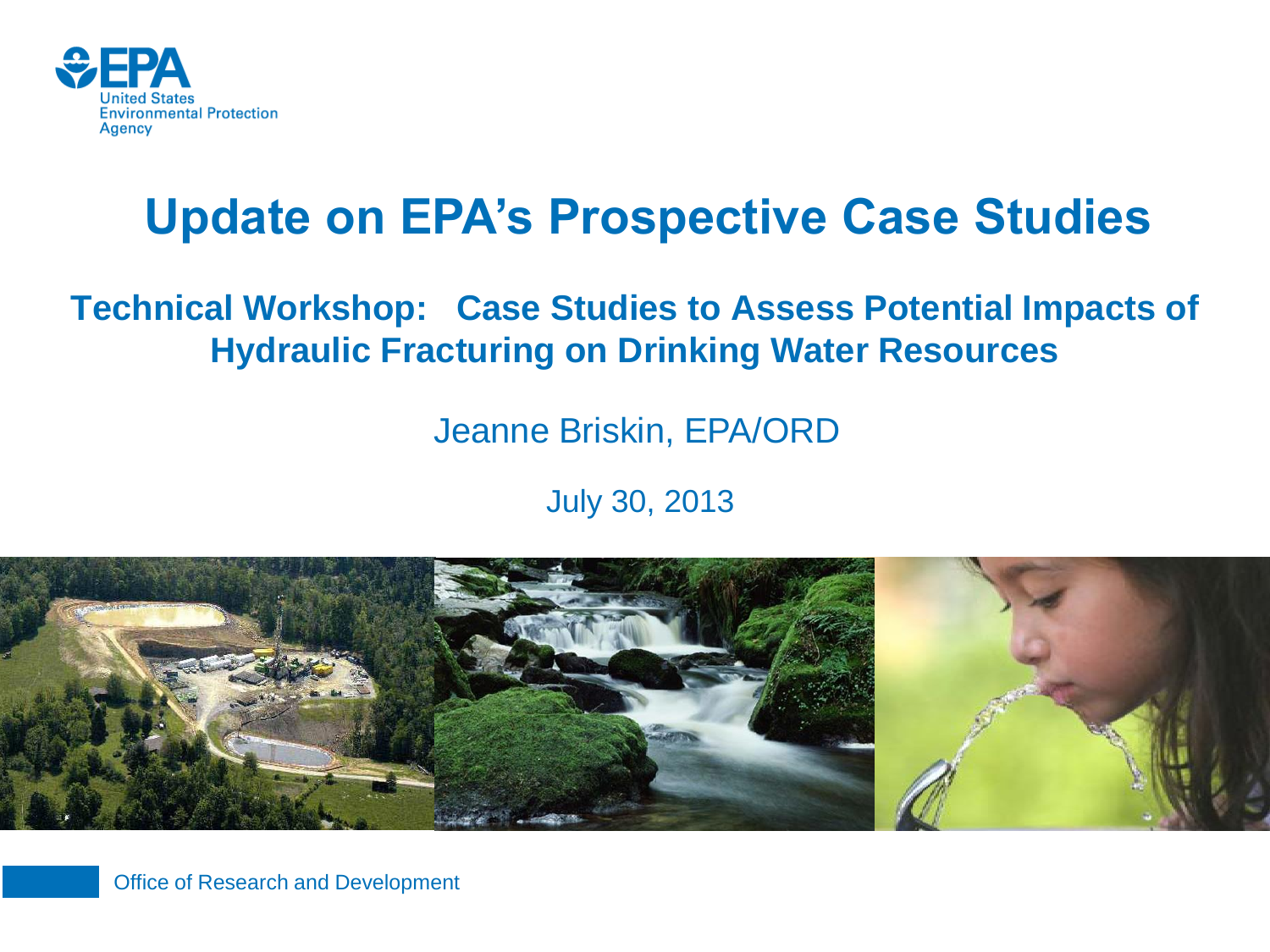

## **Prospective Case Study Goals**

- Understand how site-specific hydraulic fracturing practices prevent impacts to drinking water resources
- Evaluate any changes in water quality over time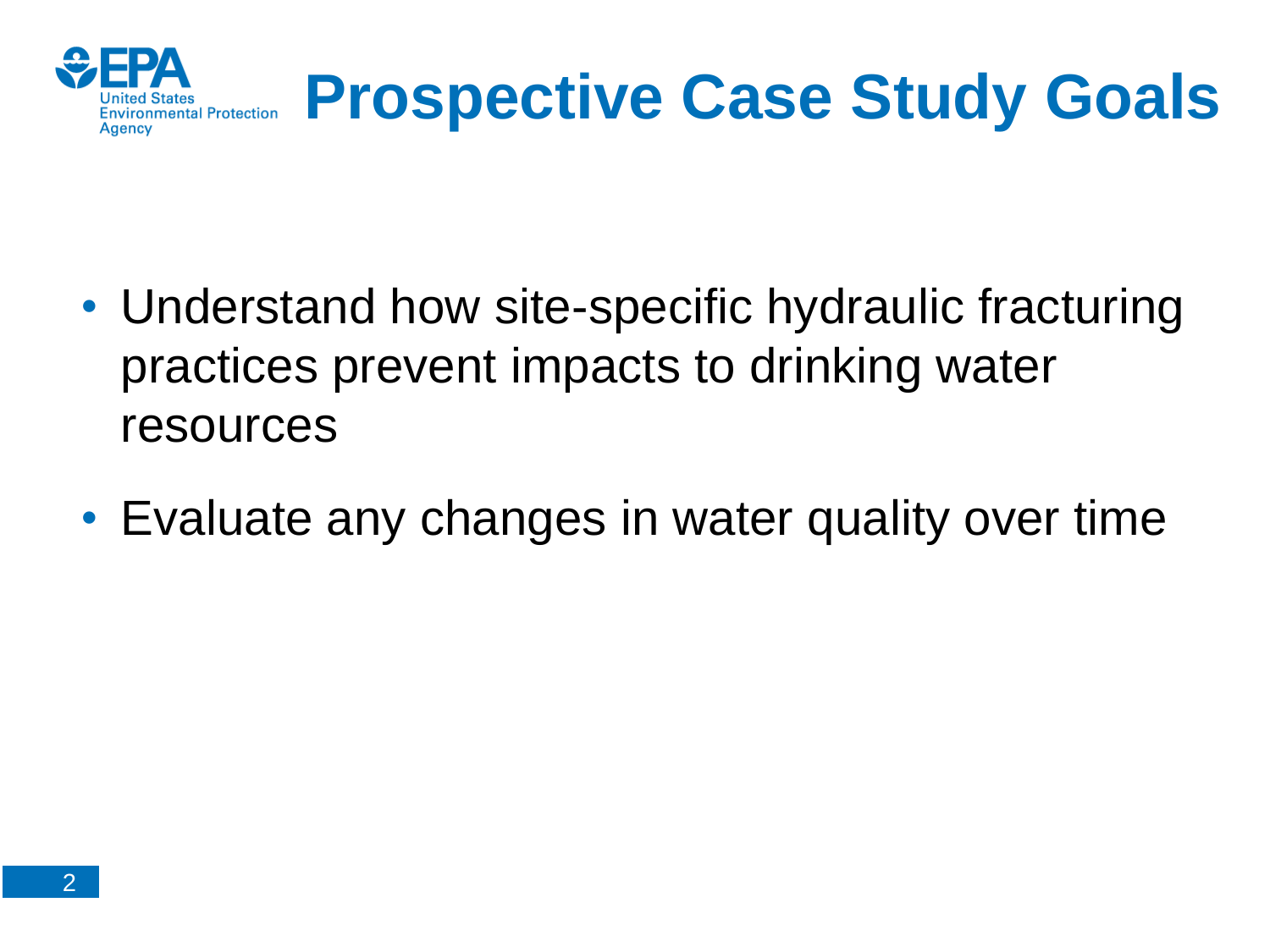



### **Follows development of production well**

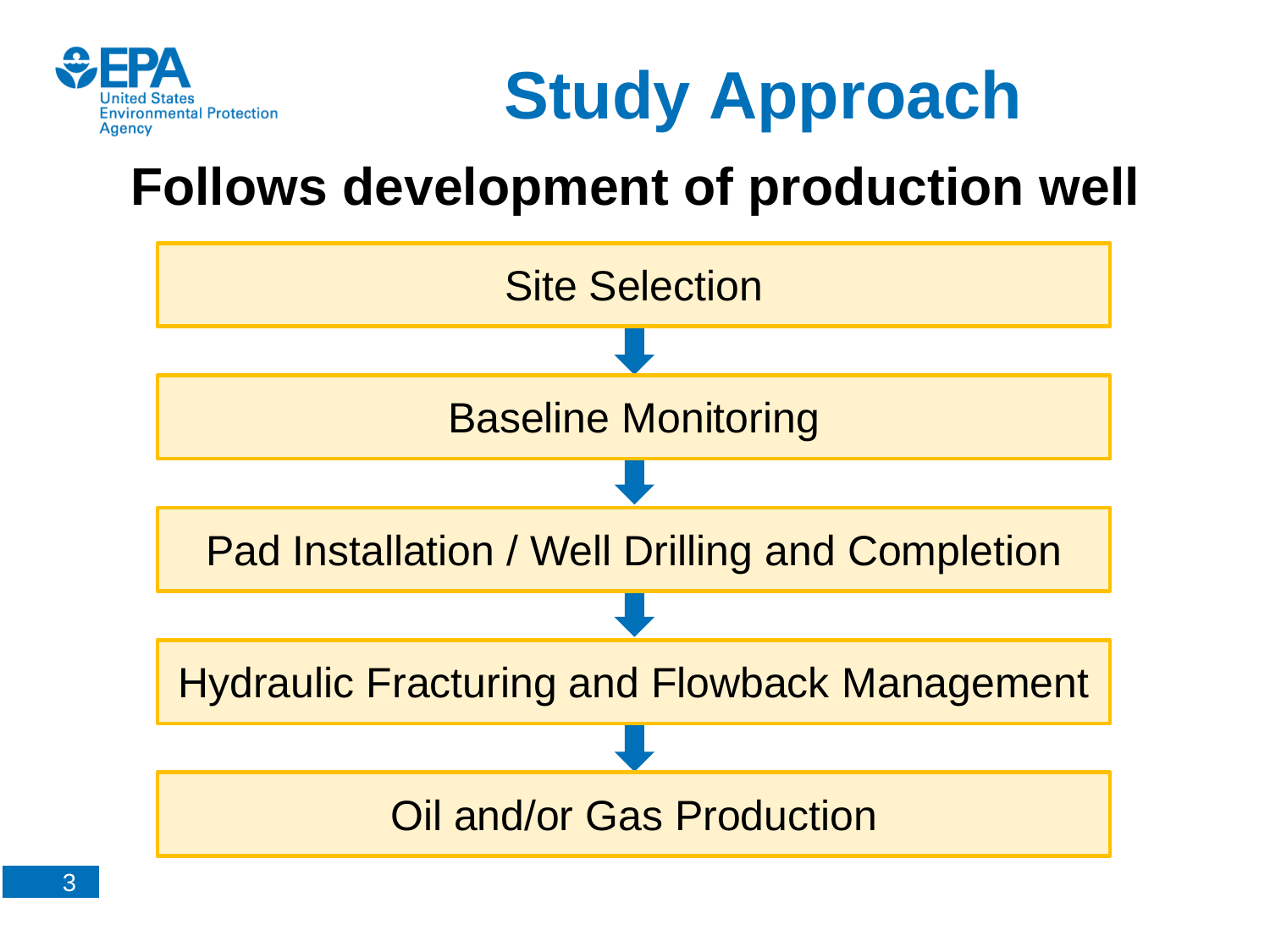



#### Example **environmental management practices** conducted by well operator

• Consider nearby water resources, slope, etc.

| <b>EXAMPLE GOALS</b>                                                                                                                                                                                                                                 | <b>EXAMPLE IMPLEMENTATION TASKS</b>                                                                                                                                                                                                                                                                                                                                           |
|------------------------------------------------------------------------------------------------------------------------------------------------------------------------------------------------------------------------------------------------------|-------------------------------------------------------------------------------------------------------------------------------------------------------------------------------------------------------------------------------------------------------------------------------------------------------------------------------------------------------------------------------|
| • New development area<br>• Relatively shallow ground water of good quality<br>• Nearby surface water resources with access for<br>monitoring<br>• Site topography provides good access for<br>monitoring wells<br>• Cooperative landowners (access) | • Review historical oil and gas activities and<br>distances<br>• Evaluate potential water quality impacts from<br>local pre-existing land uses<br>• Determine distance and flow path to surface<br>water resources<br>• Identify existing nearby ground water wells<br>• Gather pre-existing water quality information<br>• Site visit to confirm<br>• Sign access agreements |
|                                                                                                                                                                                                                                                      |                                                                                                                                                                                                                                                                                                                                                                               |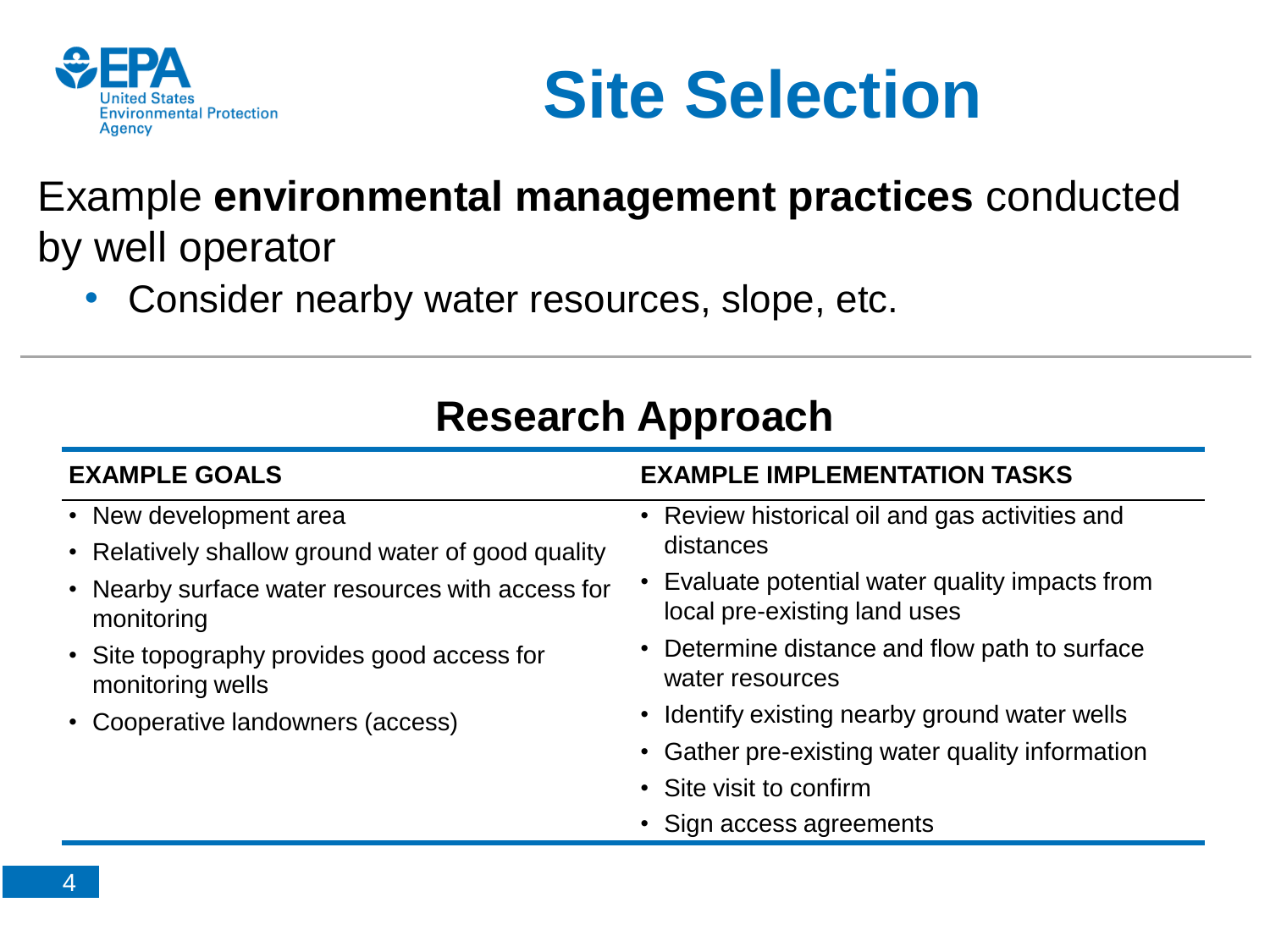

## **Baseline Monitoring**

#### Example **environmental management practices** conducted by well operator

• Conduct water quality monitoring

| <b>EXAMPLE GOALS</b>                                                                               | <b>EXAMPLE IMPLEMENTATION TASKS</b>                                  |
|----------------------------------------------------------------------------------------------------|----------------------------------------------------------------------|
| • Install monitoring network<br>• Conduct baseline monitoring<br>• Document baseline water quality | • Determine depth, direction and rate of ground<br>water flow        |
|                                                                                                    | • Drill, log and install monitoring wells at multiple<br>depths      |
|                                                                                                    | • Establish surface water monitoring locations                       |
|                                                                                                    | • Conduct four quarterly water quality and flow<br>monitoring events |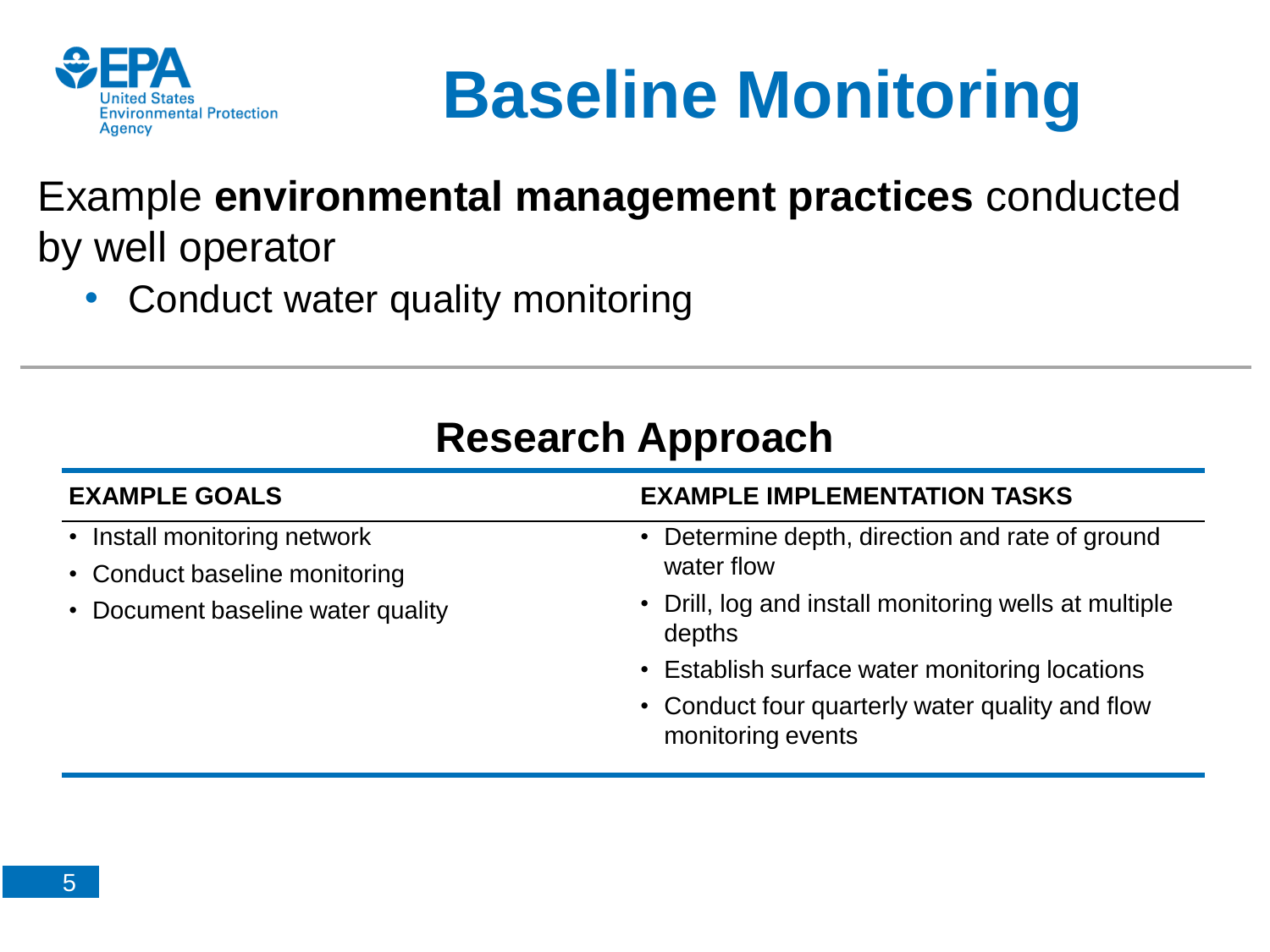

### **Pad Installation / Well Drilling and Completion**

#### Example **environmental management practices** conducted by well operator

- Install liners, construct berms
- Install casing and cement, conduct mechanical integrity tests
- Construct secondary containment for tanks/impoundments

| ncəcarul Appruaul                                                  |                                                                                                                                                                   |  |
|--------------------------------------------------------------------|-------------------------------------------------------------------------------------------------------------------------------------------------------------------|--|
| <b>EXAMPLE GOALS</b>                                               | <b>EXAMPLE IMPLEMENTATION TASKS</b>                                                                                                                               |  |
| • Document well construction details                               | • Observe pad construction                                                                                                                                        |  |
| • Document well integrity<br>• Assess any impacts to water quality | • Observe drilling and completion of production<br>well                                                                                                           |  |
|                                                                    | • Monitor ground and surface water for any<br>impacts                                                                                                             |  |
|                                                                    | • Receive company-provided details on geology,<br>casing materials and depths, cement details and<br>evaluation tools, mechanical integrity test<br>results, etc. |  |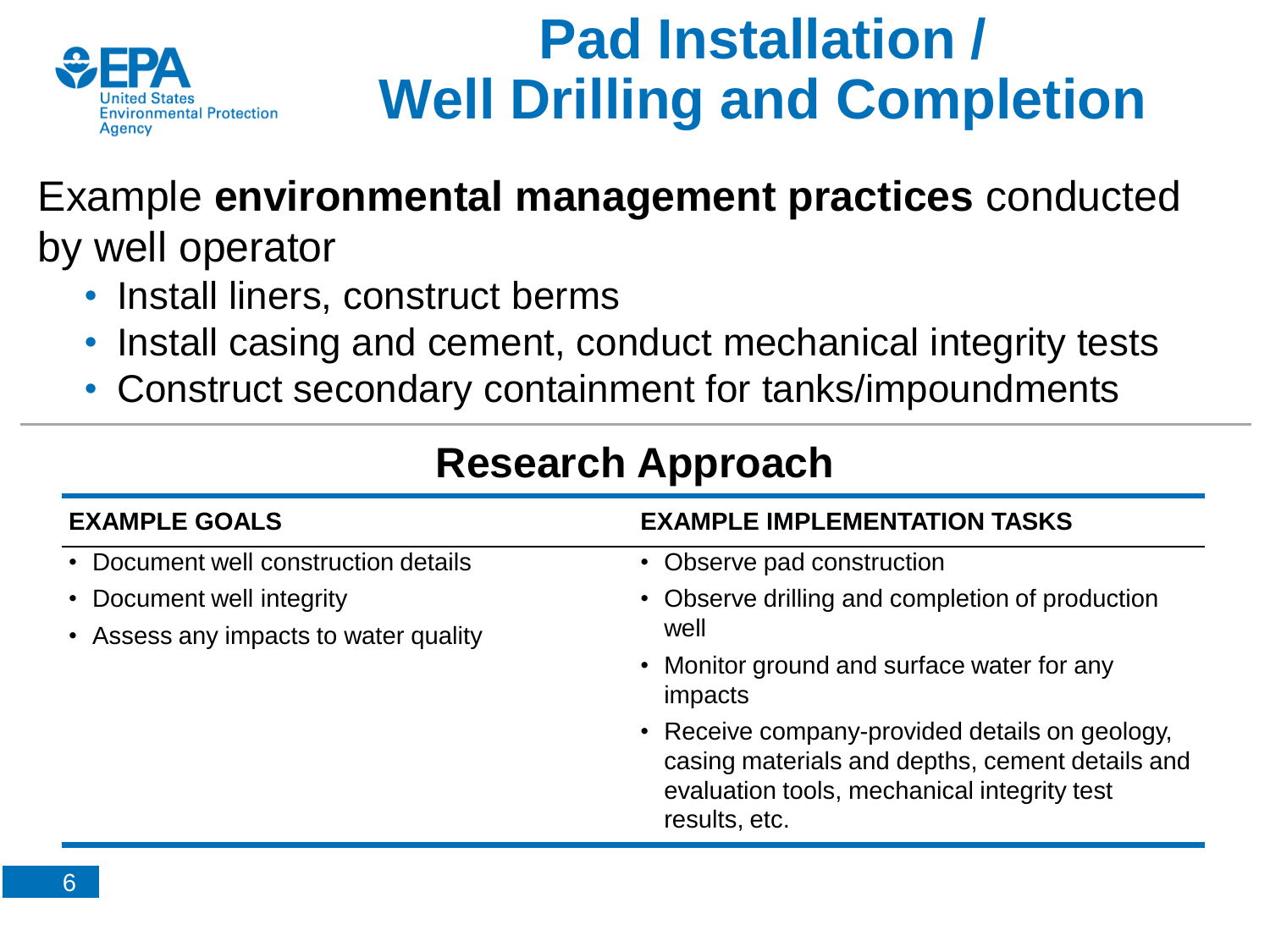

### **Hydraulic Fracturing and Flowback Management**

#### Example **environmental management practices** conducted by well operator

- Choice of hydraulic fracturing fluid components
- Fracture propagation assessment / microseismic monitoring
- Pressure monitoring
- Post-fracture mechanical integrity testing

| <b>Research Approach</b>                                                                                                     |                                                                                                                                                                                       |  |
|------------------------------------------------------------------------------------------------------------------------------|---------------------------------------------------------------------------------------------------------------------------------------------------------------------------------------|--|
| <b>EXAMPLE GOALS</b>                                                                                                         | <b>EXAMPLE IMPLEMENTATION TASKS</b>                                                                                                                                                   |  |
| • Document hydraulic fracturing and flowback<br>process<br>• Document fracture propagation<br>• Document pressure monitoring | • Observe hydraulic fracturing operations<br>• Monitor ground and surface water for any<br>impacts<br>• Sample flowback                                                               |  |
| • Document post-fracture mechanical integrity<br>testing<br>• Assess any impacts to water quality                            | • Receive company-provided microseismic data;<br>hydraulic fracturing reports on fluid volumes,<br>pressure curves and chemical additives;<br>mechanical integrity test results; etc. |  |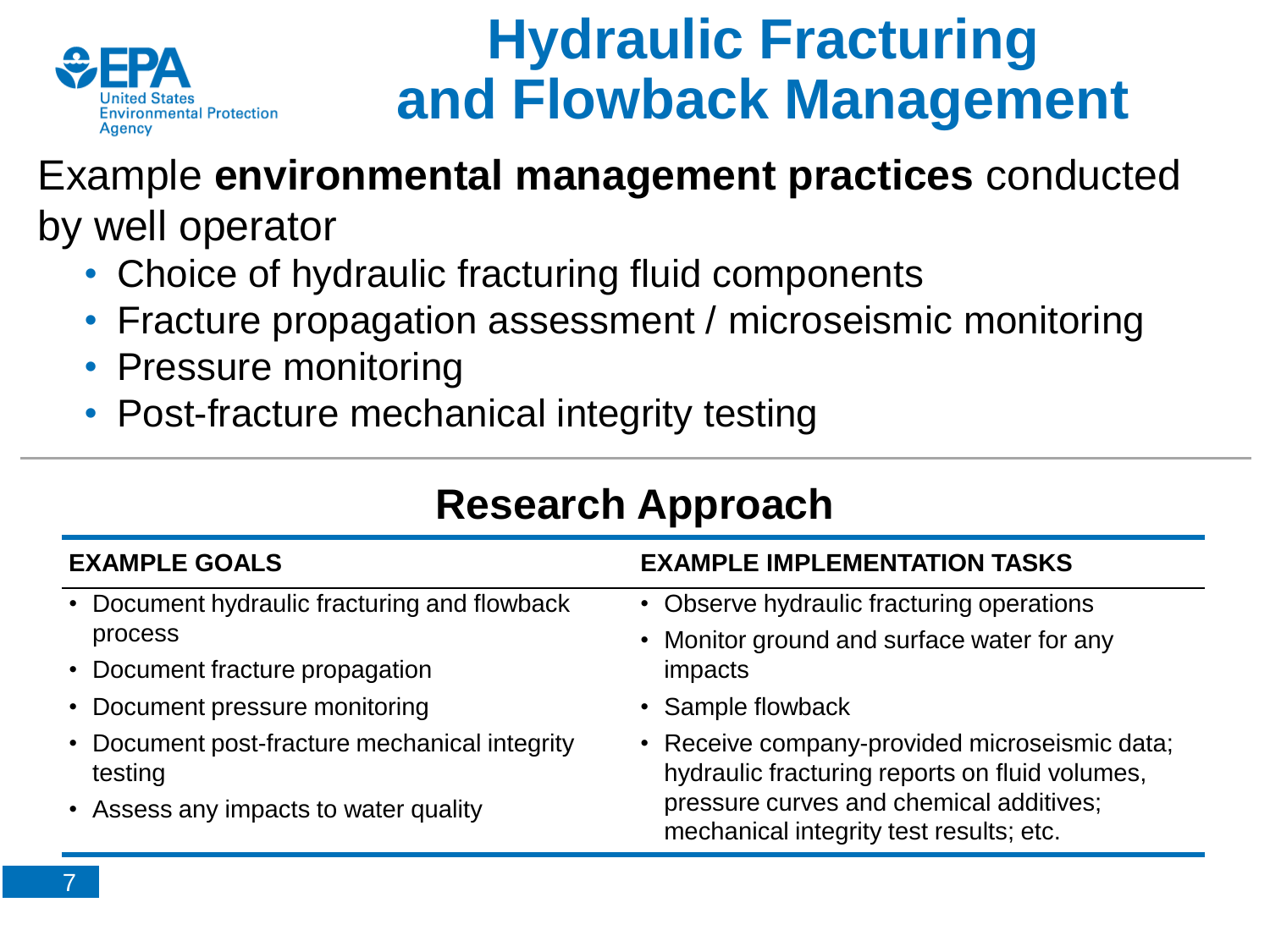

# **Oil and/or Gas Production**

#### Example **environmental management practices** conducted by well operator

• Monitor oil, gas and water production

| <b>EXAMPLE GOALS</b>                                                                                                                                 | <b>EXAMPLE IMPLEMENTATION TASKS</b>                                                                                                                                                                     |
|------------------------------------------------------------------------------------------------------------------------------------------------------|---------------------------------------------------------------------------------------------------------------------------------------------------------------------------------------------------------|
| • Document water management practices<br>• Evaluate any changes to water quality<br>• Evaluate for any delayed impacts to ground or<br>surface water | • Confirm with operator produced water<br>management volumes and disposal methods<br>• Monitor produced water for four quarters<br>• Conduct four quarterly water quality and flow<br>monitoring events |
|                                                                                                                                                      |                                                                                                                                                                                                         |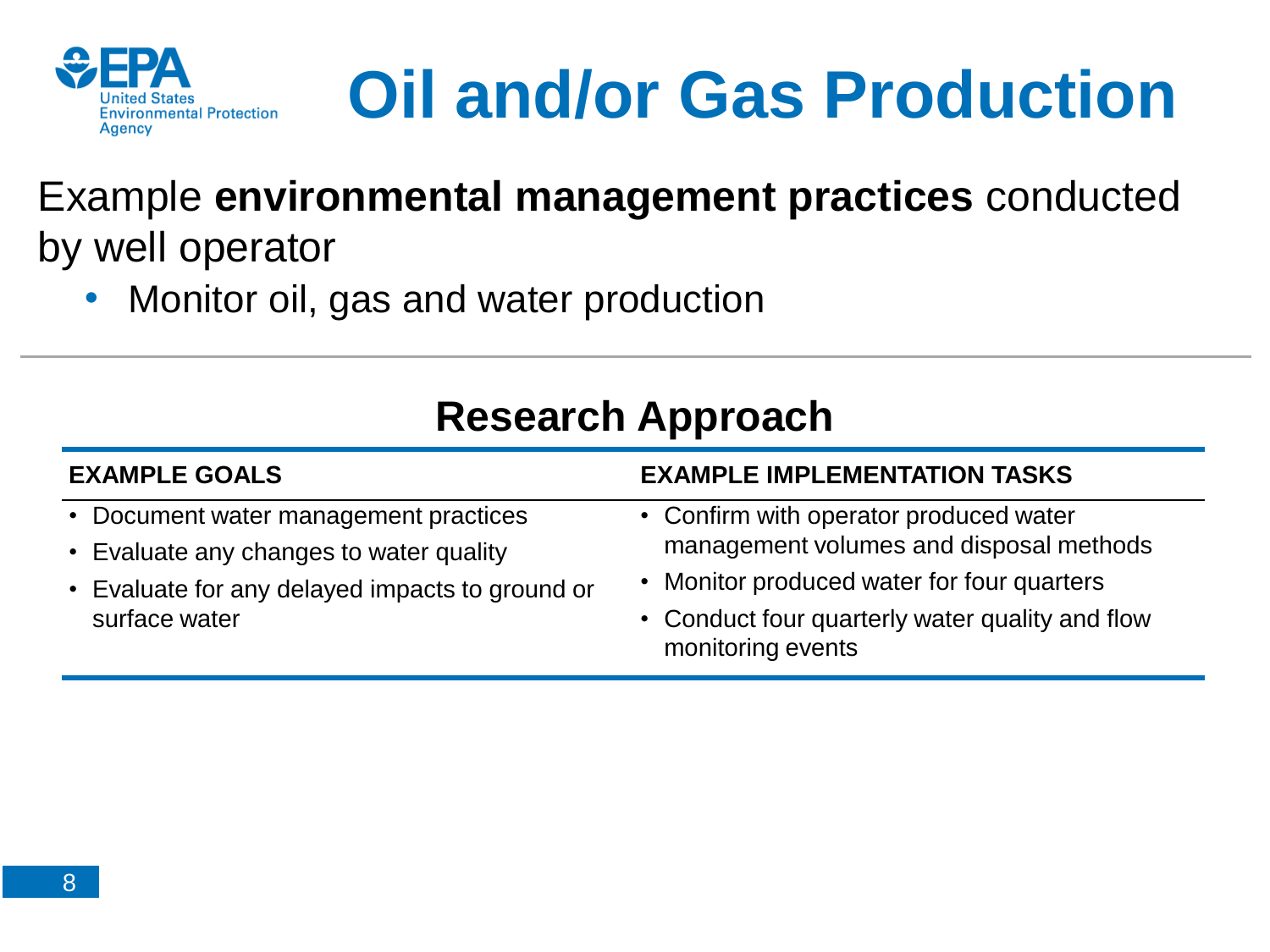

# **Collaboration is Key**

**Partners:** US EPA, US Department of Energy, US Geological Survey, host well owner/operator, state agencies, landowners and others

- **Design**
- Observation
- Interpretation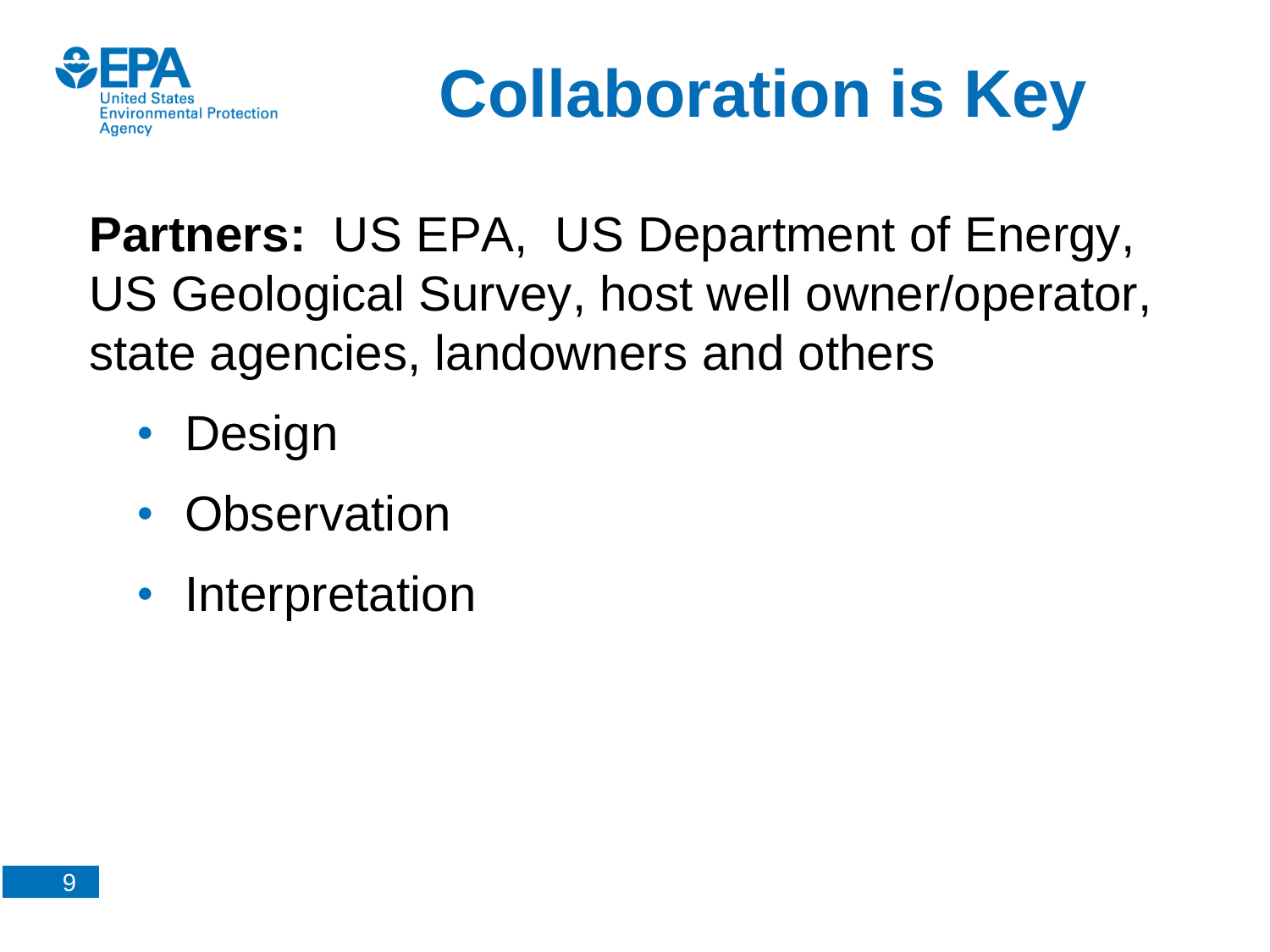

- **Use pre-existing monitoring points** 
	- Private, public, industrial, agricultural wells
	- Springs and surface water bodies within local drainage system

### • **Install additional targeted monitoring wells**

- Location, depth and number depend on local ground water depth, flow rate and direction
- Target anticipated flow paths within aquifers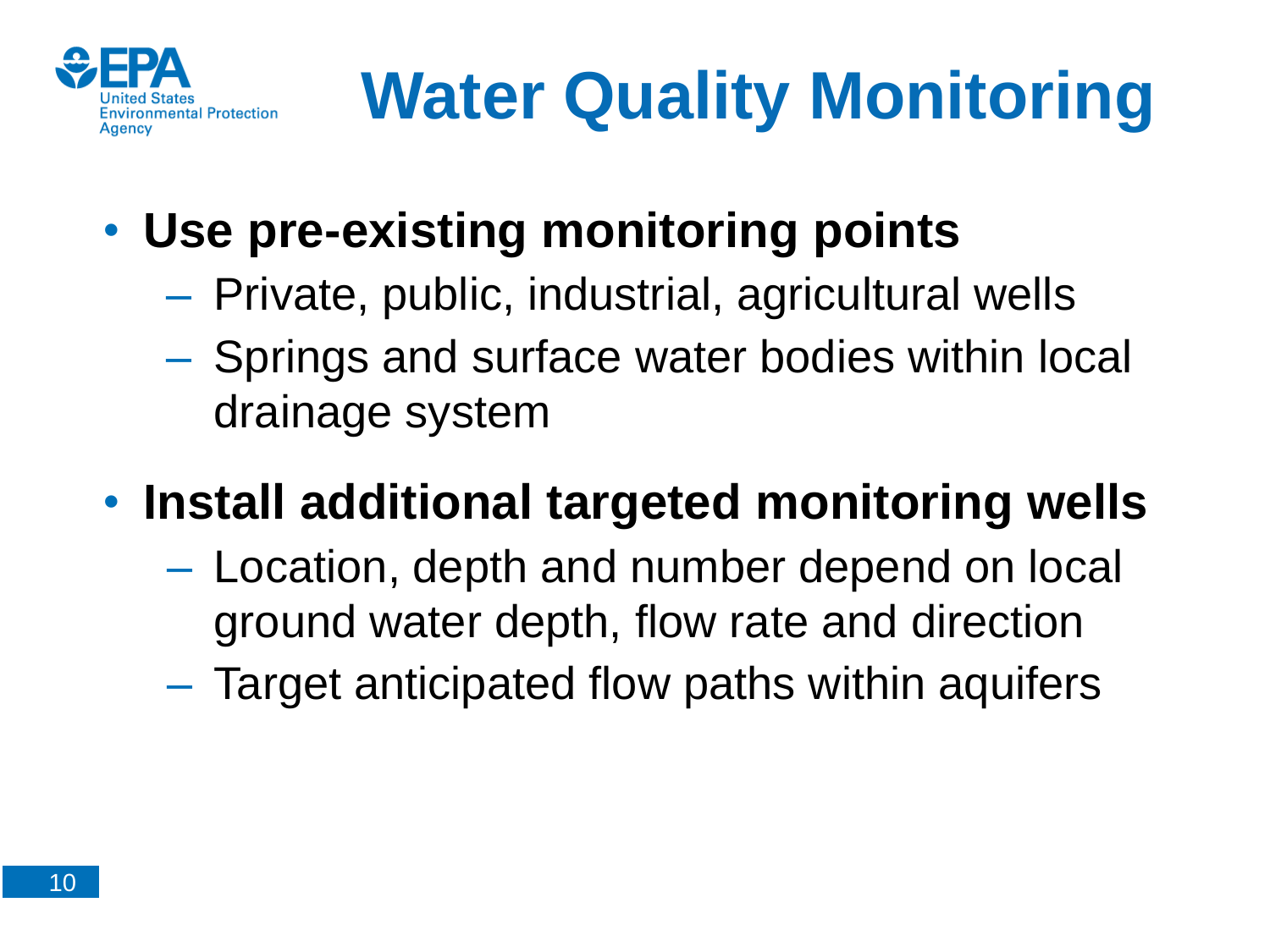### **Conceptual Framework for Monitoring**



**Environmental Protection** 

Agency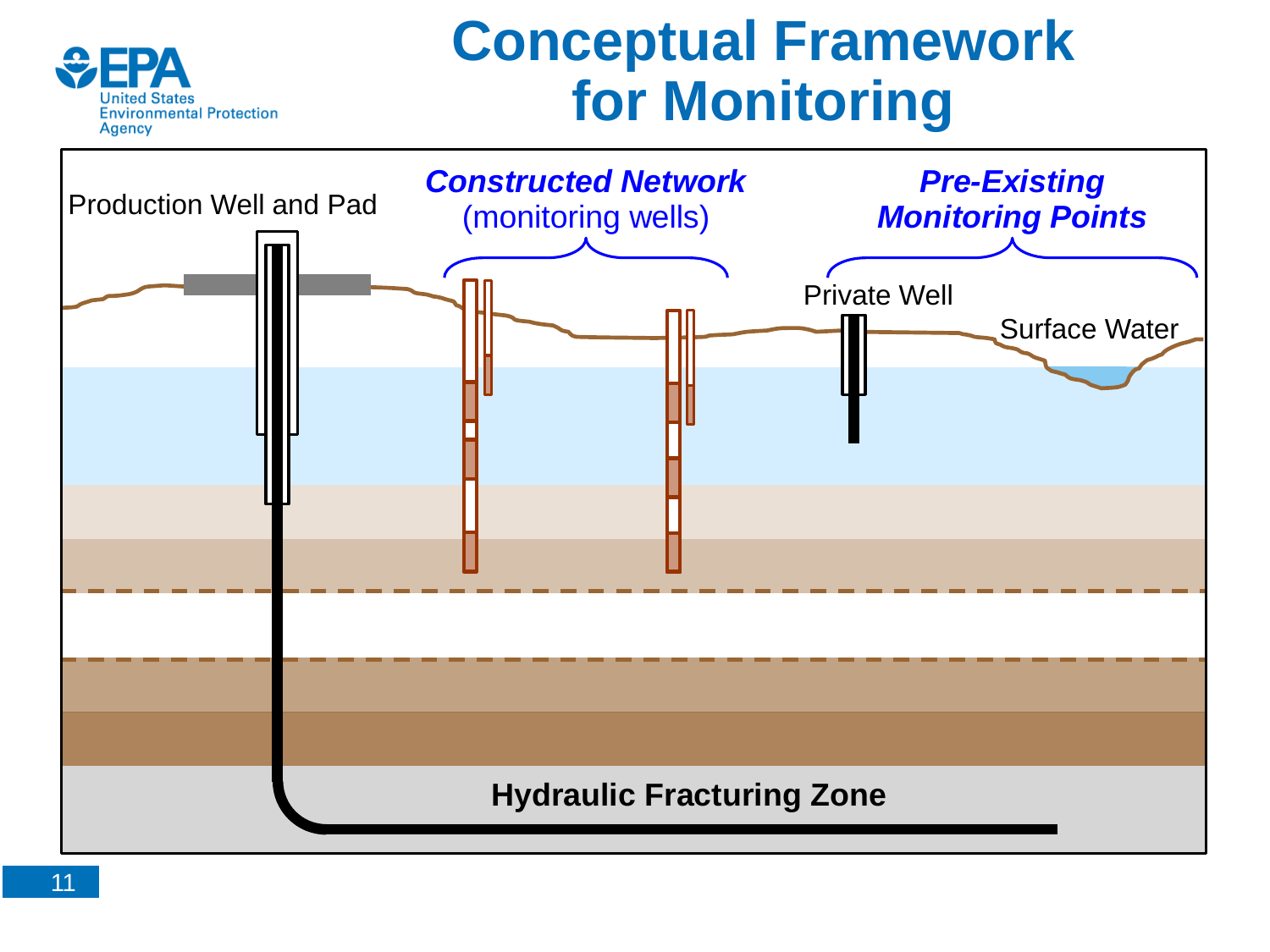

## **Anticipated Timeline**



*Monitor water quality and flow indicators*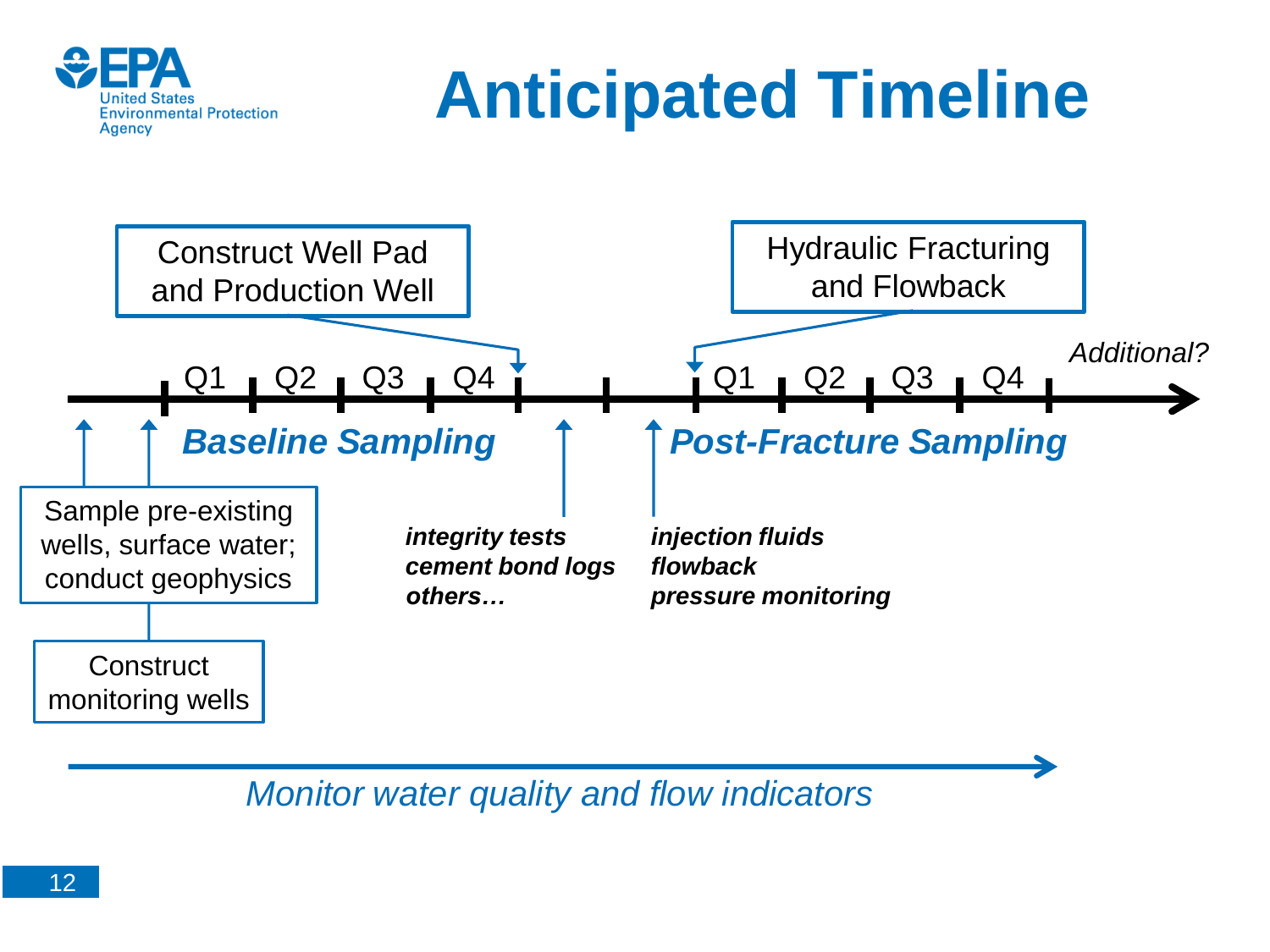

## **Technical Challenges**

- **Legacy or active fossil fuel extraction and other land use** 
	- Existing historical/active fossil fuel extraction (oil, gas or coal), other commercial/private sources (USTs)
	- Prior industrial or commercial activity *Affects analyte choice and interpretation*
- **Site-specific aquifer properties** 
	- Direction of ground water flow within study area
	- Rate of ground water flow

*Affects monitoring well location and frequency/duration of sampling*